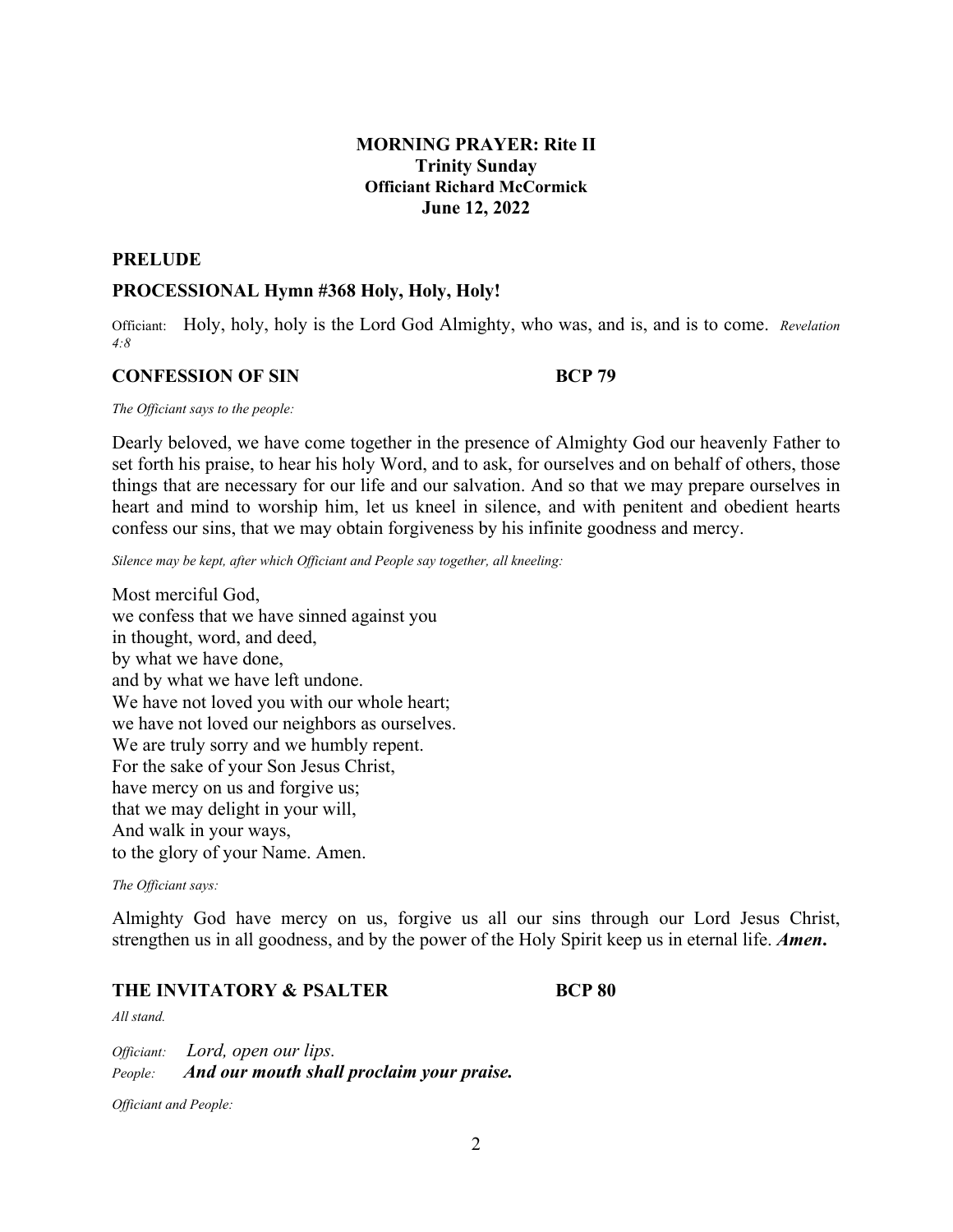Glory to the Father, and to the Son, and to the Holy Spirit: as it was in the beginning, is now, and will be for ever. Amen. Alleluia.

Father, Son, and Holy Spirit, one God: Come let us adore him.

## *Officiant and People:* **JUBILATE** *(Ps. 100)* **BCP 82** Be joyful in the Lord, all you lands;\* serve the Lord with gladness. and come before his presence with a song. Know this: The Lord himself is God;\* he himself has made us, and we are his; we are his people and the sheep of his pasture. Enter his gates with thanksgiving; go into his courts with praise;\* give thanks to him and call upon his Name. For the Lord is good; his mercy is everlasting;\* and his faithfulness endures from age to age.

## **PSALM Psalm 29 BCP 620**

<sup>1</sup> Ascribe to the Lord, you gods,  $*$ ascribe to the Lord glory and strength.

<sup>2</sup> Ascribe to the Lord the glory due his Name;  $*$ worship the Lord in the beauty of holiness.

 $3$  The voice of the Lord is upon the waters; the God of glory thunders; \* the Lord is upon the mighty waters.

<sup>4</sup> The voice of the Lord is a powerful voice; \* the voice of the Lord is a voice of splendor.

<sup>5</sup> The voice of the Lord breaks the cedar trees;  $*$ the Lord breaks the cedars of Lebanon.

6 He makes Lebanon skip like a calf; \* and Mount Hermon like a young wild ox.

 $7$  The voice of the Lord splits the flames of fire; the voice of the Lord shakes the wilderness; \* the Lord shakes the wilderness of Kadesh.

<sup>8</sup> The voice of the Lord makes the oak trees writhe; \* and strips the forests bare.

<sup>9</sup> And in the temple of the Lord  $*$ all are crying, "Glory!"

<sup>10</sup> The Lord sits enthroned above the flood;  $*$ the Lord sits enthroned as King for evermore.

<sup>11</sup> The Lord shall give strength to his people;  $*$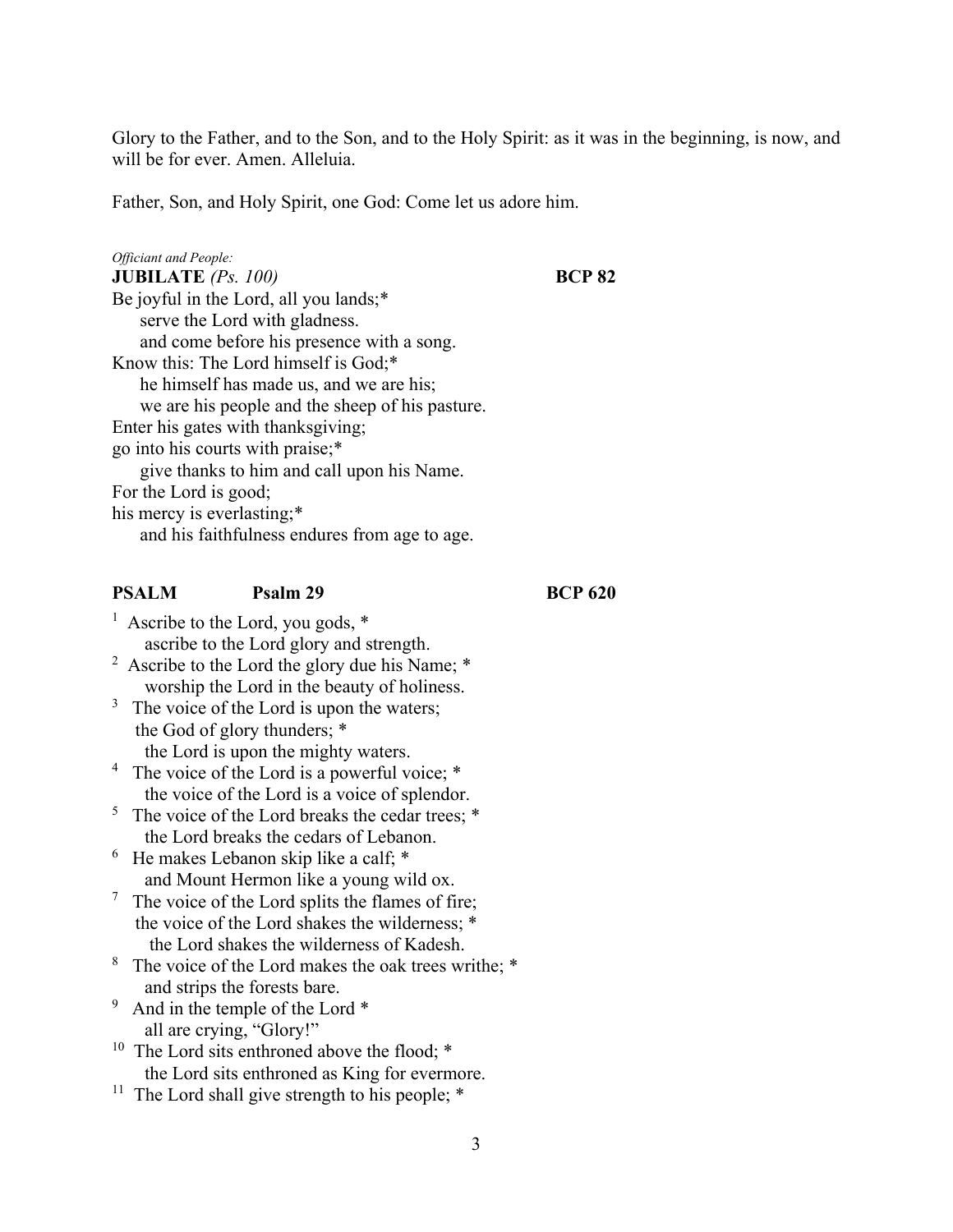the Lord shall give his people the blessing of peace.

#### **PSALM RESPONSE (say)**

*Glory be to the Father, and to the Son, and to the Holy Spirit:\* as it was in the beginning, is now, and will be forever. Amen.* 

| <b>READING</b> | Isaiah $6:1-8$           | Pew Bible 719 |
|----------------|--------------------------|---------------|
|                | The Word of the Lord     |               |
| People         | <b>Thanks be to God.</b> |               |

*Officiant & People:*

## **CANTICLE 13, A Song of Praise BCP 90**

Glory to you, Lord God of our fathers; \* you are worthy of praise; glory to you. Glory to you for the radiance of your holy Name; \* we will praise you and highly exalt you forever. Glory to you in the splendor of your temple; \* on the throne of your majesty, glory to you. Glory to you, seated between the Cherubim: \* we will praise you and highly exalt you forever. Glory to you, beholding the depths; \* in the high vault of heaven glory to you. Glory to you, Father, Son, and Holy Spirit; \* we will praise you and highly exalt you forever.

|                                             | <b>READING</b> Revelation 4:1-11 | Pew Bible 1289 |
|---------------------------------------------|----------------------------------|----------------|
|                                             | The Word of the Lord.            |                |
| People                                      | <b>Thanks be to God.</b>         |                |
| Officiant and People:                       |                                  |                |
| <b>CANTICLE 19 The Song of the Redeemed</b> |                                  | <b>BCP 94</b>  |

O ruler of the universe, Lord God, great deeds are they that you have done,\* surpassing human understanding, Your ways are ways of righteousness and truth,\* O King of all the ages, Who can fail to do you homage, Lord, and sing the praises of your Name?\* for you only are the Holy One. All nations will draw near and fall down before you,\* because your just and holy works have been revealed. Glory to the Father, and to the Son, and to the Holy Spirit;\* as it was in the beginning, is now, and will be for ever. Amen.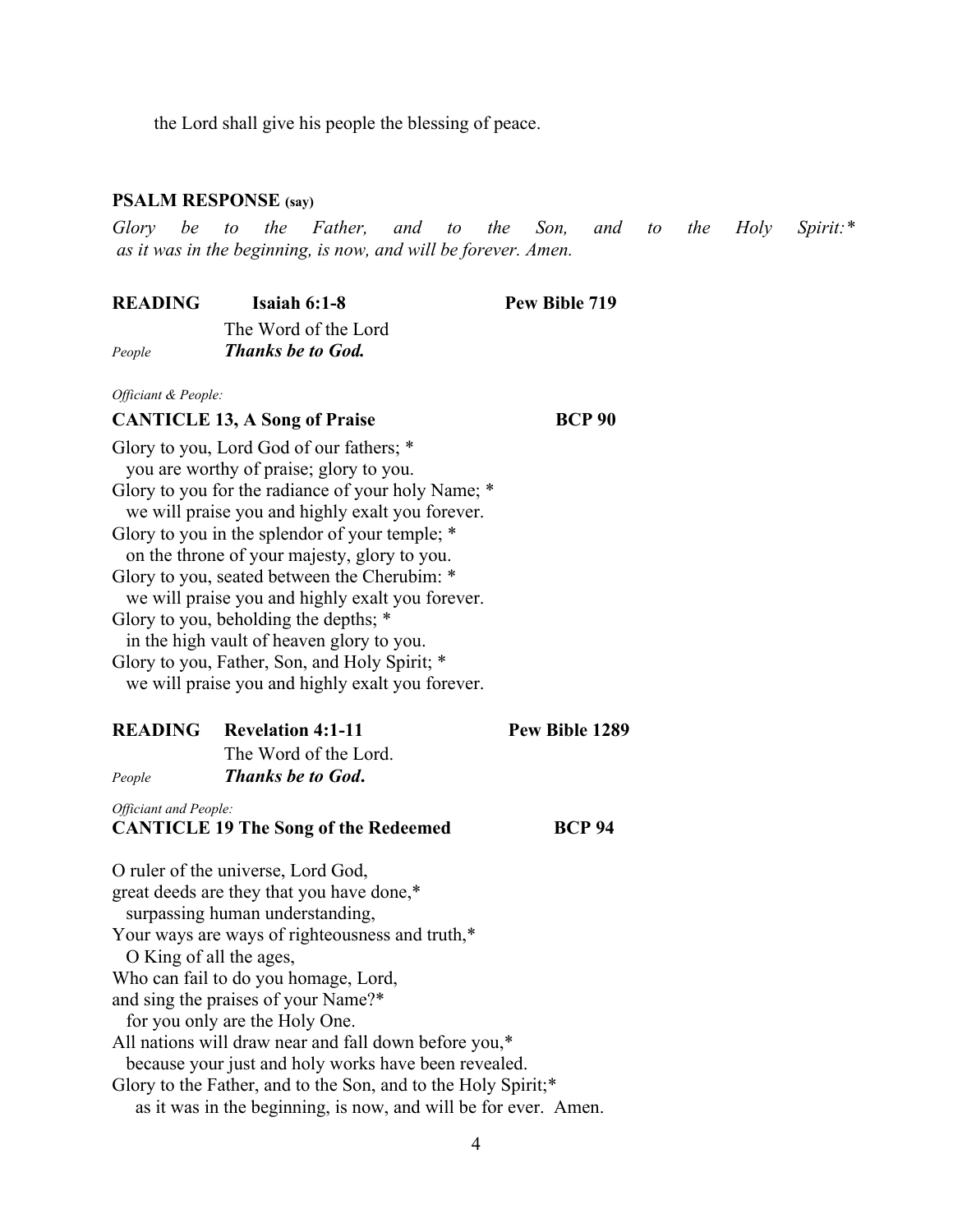#### **GOSPEL PROCESSION Hymn #488 Be Thou My Vision**

 **Verse 1**

*Celebrant* The Holy Gospel of our Lord Jesus Christ according to Mark.

*People Glory to you, Lord Christ***.** 

## **THE HOLY GOSPEL John 16:12-15 Pew Bible 1131**

| Celebrant | The Gospel of the Lord.            |
|-----------|------------------------------------|
| People    | <b>Praise to you, Lord Christ.</b> |

### **Hymn #488 Be Thou My Vision Verse 2**

## *Officiant and People:*

## **CANTICLE 21 You are God BCP 95**

You are God: we praise you; You are the Lord: we acclaim you; You are the eternal Father; All creation worships you. To you all angels, all the powers of heaven, Cherubim and Seraphim, sing in endless praise: Holy, holy, holy Lord, God of power and might, heaven and earth are full of your glory. The glorious company of apostles praise you. The noble fellowship of prophets praise you. The white-robed army of martyrs praise you. Throughout the world the holy Church acclaims you; Father, of majesty unbounded, your true and only Son, worthy of all worship, and the Holy Spirit, advocate and guide. You, Christ, are the king of glory, the eternal Son of the Father. When you became man to set us free you did not shun the Virgin's womb. You overcame the sting of death and opened the kingdom of heaven to all believers. You are seated at God's right had in glory. We believe that you will come and be our judge. Come then, Lord, and help your people, bought with the price of your own blood, and bring us with your saints to glory everlasting.

## **SERMON** Dar Khoury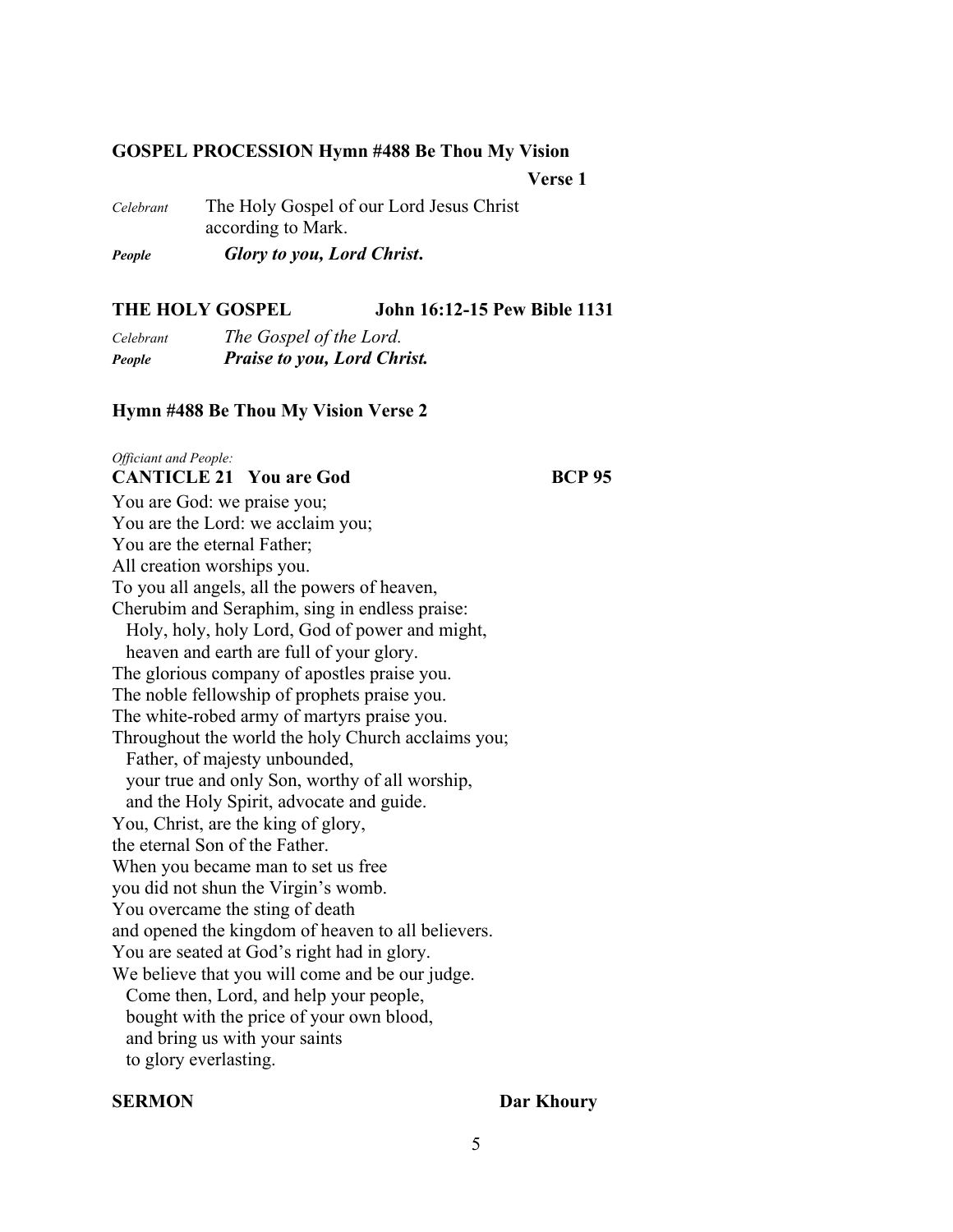### **ANNOUNCEMENTS**

### THE APOSTLES' CREED BCP 96

*Officiant and People together, all standing*:

I believe in God, the Father almighty, creator of heaven and earth. I believe in Jesus Christ, his only Son, our Lord, He was conceived by the power of the Holy Spirit and born of the Virgin Mary. He suffered under Pontius Pilate, was crucified, died, and was buried. He descended to the dead. On the third day he rose again. He ascended into heaven, and is seated at the right hand of the Father. He will come again to judge the living and the dead. I believe in the Holy Spirit, the holy catholic Church, the communion of saints, the forgiveness of sins, the resurrection of the body, and the life everlasting. Amen.

## **THE PRAYERS BCP 97**

*Officiant:* The Lord be with you. *People: And also with you. Officiant*: Let us pray.

#### *Officiant and People*:

Our Father, who art in heaven, hallowed be thy Name, thy kingdom come, thy will be done, on earth as it is in heaven. Give us this day our daily bread. And forgive us our trespasses, as we forgive those who trespass against us. And lead us not into temptation, but deliver us from evil. For thine is the kingdom, and the power, and the glory, for ever and ever. Amen.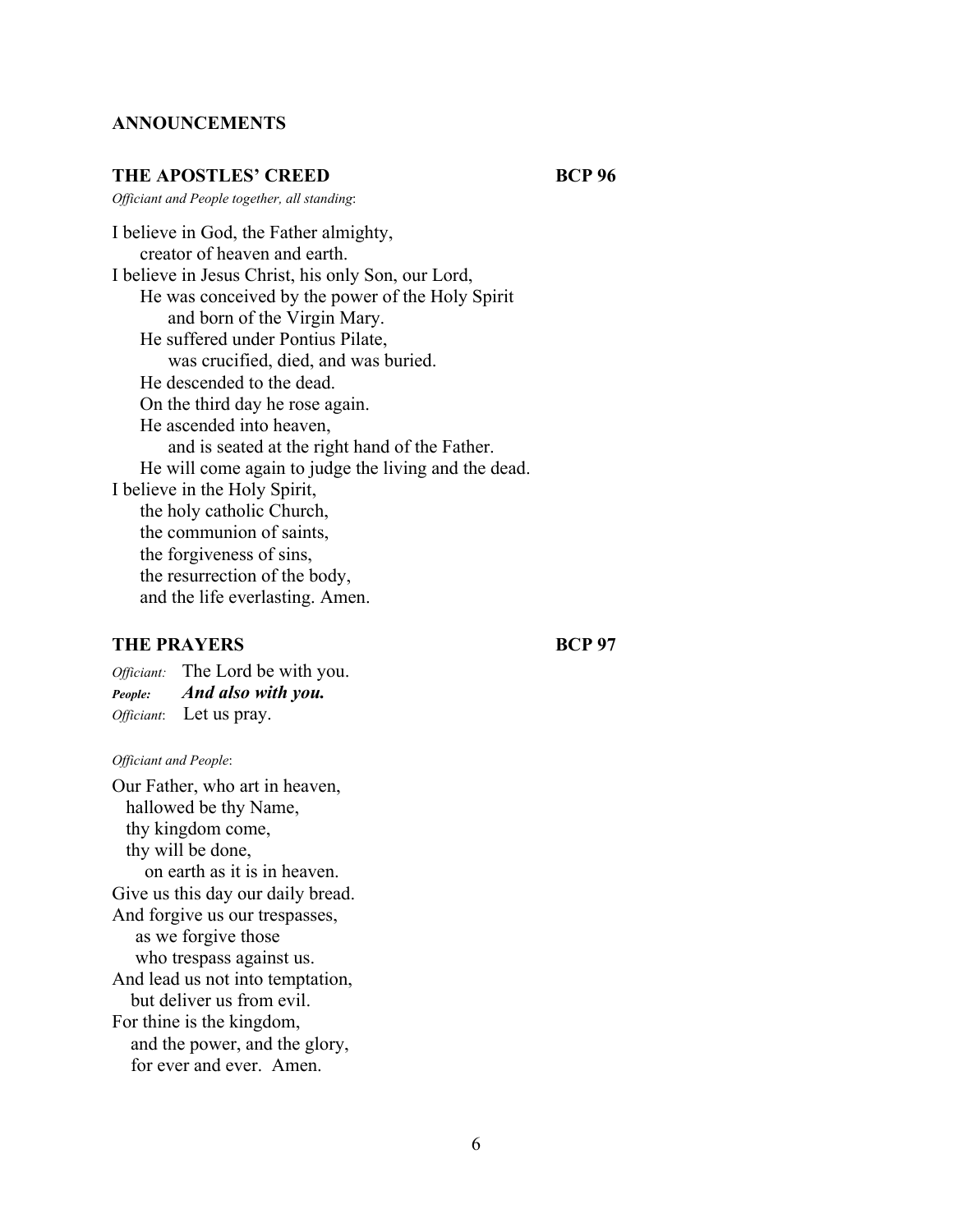*Then follows these Suffrages* **BCP 97** 

*Leader & People:* 

- V**.** Show us your mercy, O Lord;
- **R. And grant us your salvation.**
- V.Clothe your ministers with righteousness;
- **R. Let your people sing with joy.**
- V. Give peace, O Lord, in all the world;
- **R. For only in you can we live in safety.**
- V. Lord, keep this nation under your care;
- **R. And guide us in the way of justice and truth.**
- V. Let your way be known upon earth;
- **R. Your saving health among all nations.**
- V. Let not the needy, O Lord, be forgotten;
- **R. Nor the hope of the poor be taken away.**
- V. Create in us clean hearts, O God;
- **R. And sustain us with your Holy Spirit.**

## **OFFERTORY SENTENCE**

*The Officiant says*:

Let us with gladness present the Offerings of our life and labor unto the Lord.

## **OFFERTORY RESPONSE**

*All things come of Thee, O Lord And of Thine own have we given Thee.*

*The Officiant then says the following Collects*:

*The Collect for Trinity Sunday* **BCP 228** 

Almighty and everlasting God, you have given to us your servants grace, by the confession of a true faith, to acknowledge the glory of the eternal Trinity, and in the power of your divine Majesty to worship the Unity: Keep us steadfast in this faith and worship, and bring us at last to see you in your one and eternal glory, O Father; who with the Son and the Holy Spirit live and reign, one God, for ever and ever. *Amen.*

*A Collect for Sundays* **BCP 98**

O God, you make us glad with the weekly remembrance of the glorious resurrection of your Son our Lord: Give us this day such blessing through our worship of you, that the week to come may be spent in your favor, through Jesus Christ our Lord. *Amen***.**

*A Collect for Renewal of Life* **BPC 99** 

7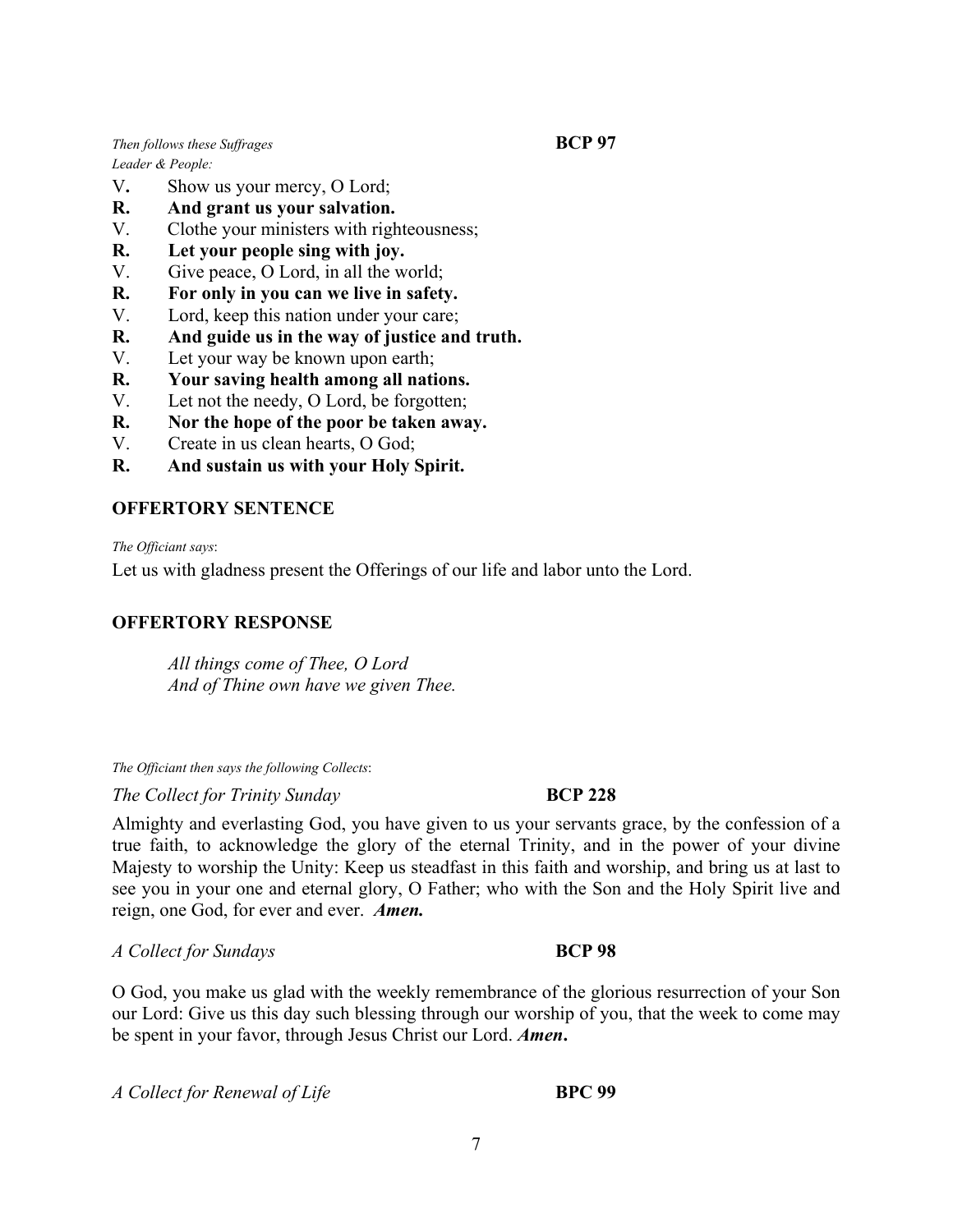O God, the King eternal, whose light divides the day from the night and turns the shadow of death into the morning: Drive far from us all wrong desires, incline our hearts to keep your law, and guide our feet into the way of peace; that, having done your will with cheerfulness during the day, we may, when night comes, rejoice to give you thanks; through Jesus Christ our Lord. *Amen***.**

## *A Collect for Guidance* **BCP 100**

Heavenly Father, in you we live and move and have our being: We humbly pray you so to guide and govern us by your Holy Spirit, that in all the cares and occupations of our life we may not forget you, but may remember that we are ever walking in your sight; through Jesus Christ our Lord. *Amen.*

O God, you have made of one blood all the peoples of the earth, and sent your blessed Son to preach peace to those who are far off and to those who are near: Grant that people everywhere may seek you and find you; bring the nations into your fold; pour out your Spirit upon all flesh; and hasten the coming of your kingdom through Jesus Christ our Lord. *Amen*

### *Our Father in heaven,*

*We pray with open hearts and minds to know your will for us. Reveal to us the initiatives we should take:* 

*For nourishing ourselves with your Word; for supporting each other in Christian fellowship; for taking the Gospel to outside communities; and for loving and serving others in the power of your Spirit.* 

*We are grateful for the pastoral encouragement you have provided us in this season. We are grateful for our lay leadership in their shouldering of extra burdens. Lord, we ask that you lay bare the hearts of this congregation, and open each one of us to every new day. Open us to what you have for our future as a new church family in Christ. Amen.* 

O Lord, God of our fathers, your Advent people have stood steadfast in the truth of Your Word. We have strived to be the beacon of light in our corner of this world, guiding others to you. Our numbers now dwindle as we search for the means to stay on this path together. We stand before you crying out to you. We know this battle belongs to You Lord. We cannot do this ourselves. As we walk on the path you have set before us, we sing your praises and give you thanks Lord! We know that you will show us the way. Amen.

## THE GENERAL THANKSGIVING BCP 101

*Officiant and People*:

Almighty God, Father of all mercies, We your unworthy servants give you humble thanks for all your goodness and loving-kindness to us and to all whom you have made. We bless you for our creation, preservation, and all the blessings of this life;